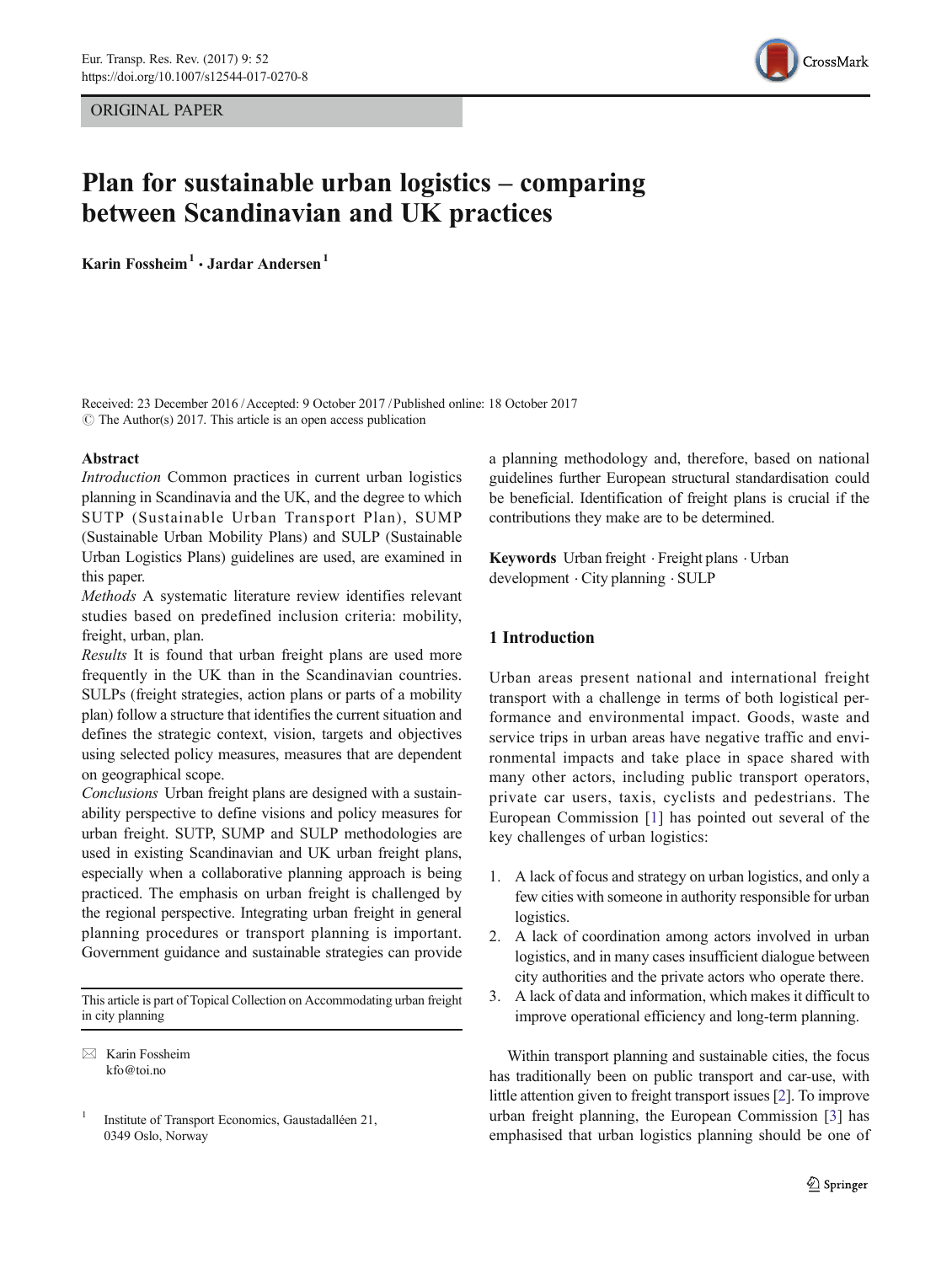the components of a Sustainable Urban Mobility Plan (SUMP), one goal of which is to improve the accessibility of urban areas and provide high-quality, sustainable mobility and freight transport to, through and within the urban area [[3](#page-10-0)]. Additionally, the EU has stated that urban freight plans should present measures to deal with the efficiency of urban logistics, including urban freight delivery, while also reducing the related externalities of greenhouse gas emissions and noise. Thus, the concept of a Sustainable Urban Logistics Plan (SULP) was launched to cover the logistics component of a SUMP [[4](#page-10-0)]. Following this increased attention to SULPs in cities and the growing number of research initiatives, there is a need to identify the current state-of-the-practice of SULPs and freightrelated SUMPs.

Because urban freight is considered a private complex matter, a lack of planning methodology and various stakeholders and re-election constraints, policy-making is viewed as a challenge to local bureaucrats [[5,](#page-10-0) [6\]](#page-10-0). Today, public planning procedures rarely include the perspectives of all private sector stakeholders (such as logistics operators and other types of business), rendering policies relatively uncoordinated and inefficient [\[7](#page-10-0), [8\]](#page-10-0). Thus, a more systematic approach, e.g. SULP, is needed locally to improve the situation and cope with the challenges now facing many cities [[6\]](#page-10-0). In contributing to this, the purpose of our paper is to compare, first, between Scandinavia and the UK to identify common urban freight planning practices in current urban freight plans and, second, the degree to which the SUTP, SUMP, SULP guidelines are used in urban freight plans. Structured comparison of existing freight plans might provide an increased common understanding of the operationalisation of the SULP concept, thus ensuring further development in the same direction. In addition, identifying current urban freight planning practices can contribute to efficient planning and management of urban freight in making cities more attractive [[9,](#page-10-0) [10](#page-10-0)].

Very few reviews of urban freight planning have been identified [[7](#page-10-0)]. Those that exist focus on stakeholder perceptions rather than plan content or they assess freight plans in one, or only a few, cities rather than with the comparative Scandinavian and UK perspective which this review aims to provide [[6](#page-10-0), [11](#page-10-0)–[13](#page-11-0)]. The work was undertaken as part of a national research project (NORSULP – Sustainable Urban Logistics Plans in Norway) aiming to help the largest cities in Norway develop sustainable urban logistics plans. NORSULP will contribute to improved mobility for all users of urban transport infrastructure and urban mobility systems [\[14\]](#page-11-0).

The remainder of this study is structured as follows. Existing European guidelines for urban freight planning are described in Section 2, the research methodology in Section [3,](#page-2-0) and the results in section [4.](#page-2-0) Finally, based on the review, common features are discussed in section [5,](#page-8-0) with the main findings concluded in section [6.](#page-10-0)

# 2 Existing European guidelines for urban freight planning

Despite local authorities being the decision-making bodies on urban freight policies, regulations and plans, European guidelines aim at a theoretical planning methodology or policy support document on how urban freight measures should be developed and implemented [\[6\]](#page-10-0). These are often a result of European projects within urban mobility, e.g. ENCLOSE [[15](#page-11-0), [16](#page-11-0)]. The main ones are: (i) Sustainable Urban Transport Plans (SUTP) [\[17,](#page-11-0) [18](#page-11-0)], (ii) Sustainable Urban Mobility Plans (SUMP) [\[19](#page-11-0)] and, (iii) Sustainable Urban Logistics Plans (SULP) [\[4\]](#page-10-0).

The Sustainable Urban Transport Plan (SUTP) developed and tested in the projects BUSTRIP and PILOT is 'an integrated approach with the goal of overcoming deficits in the coordination and cooperation across administrative borders, as well as between authorities in national hierarchies'. These plans seek to develop a comprehensive method targeting all transport modes in urban areas [\[20\]](#page-11-0). When designing SUTPs, the planning principle behind ensuring policy implementation is a longterm urban freight transport strategy embedded in an overall sustainable development strategy. In addition, the plans should have a regional scope and be developed through stakeholder consultation if they are to secure acceptance and legitimacy. Finally, actor cooperation and policy coordination can ensure integration between transport modes, and capacity building can ensure the necessary skills [\[2](#page-10-0), [6](#page-10-0), [11](#page-10-0), [20,](#page-11-0) [21\]](#page-11-0). Running the SUTP process can be split into five tasks before being adopted:

- Status analysis and scenario development
- & Vision, objectives and targets
- Action and budget plan
- & Assessment of responsibilities and resources
- Monitoring and evaluation  $[18]$  $[18]$  $[18]$ .

A SUMP is a 'strategic plan designed to satisfy the mobility needs of people and businesses in cities and their surroundings for a better quality of life. It builds on existing planning practices and takes due consideration of integration, participation, and evaluation principles' [[19](#page-11-0), [22](#page-11-0)]. As mentioned, the extent to which freight has been emphasised or even included in these guidelines varies greatly, in particular urban freight. However, the methodology and the experiences gained through developing such plans can be important in urban freight planning. There may be potential for transfer from EU projects (see, for example, ADVANCE, Poly-SUMP, SUMPs-Up, ENDURANCE and Formel $M<sup>1</sup>$ ), which develop guidelines, tools and handbooks on how participating cities can develop SUMPs. Of the 11 steps leading to

<sup>&</sup>lt;sup>1</sup> These are just a selection of SUMP-related EU projects. For more projects on this topic, visit [http://www.eltis.org/mobility-plans.](http://www.eltis.org/mobility-plans)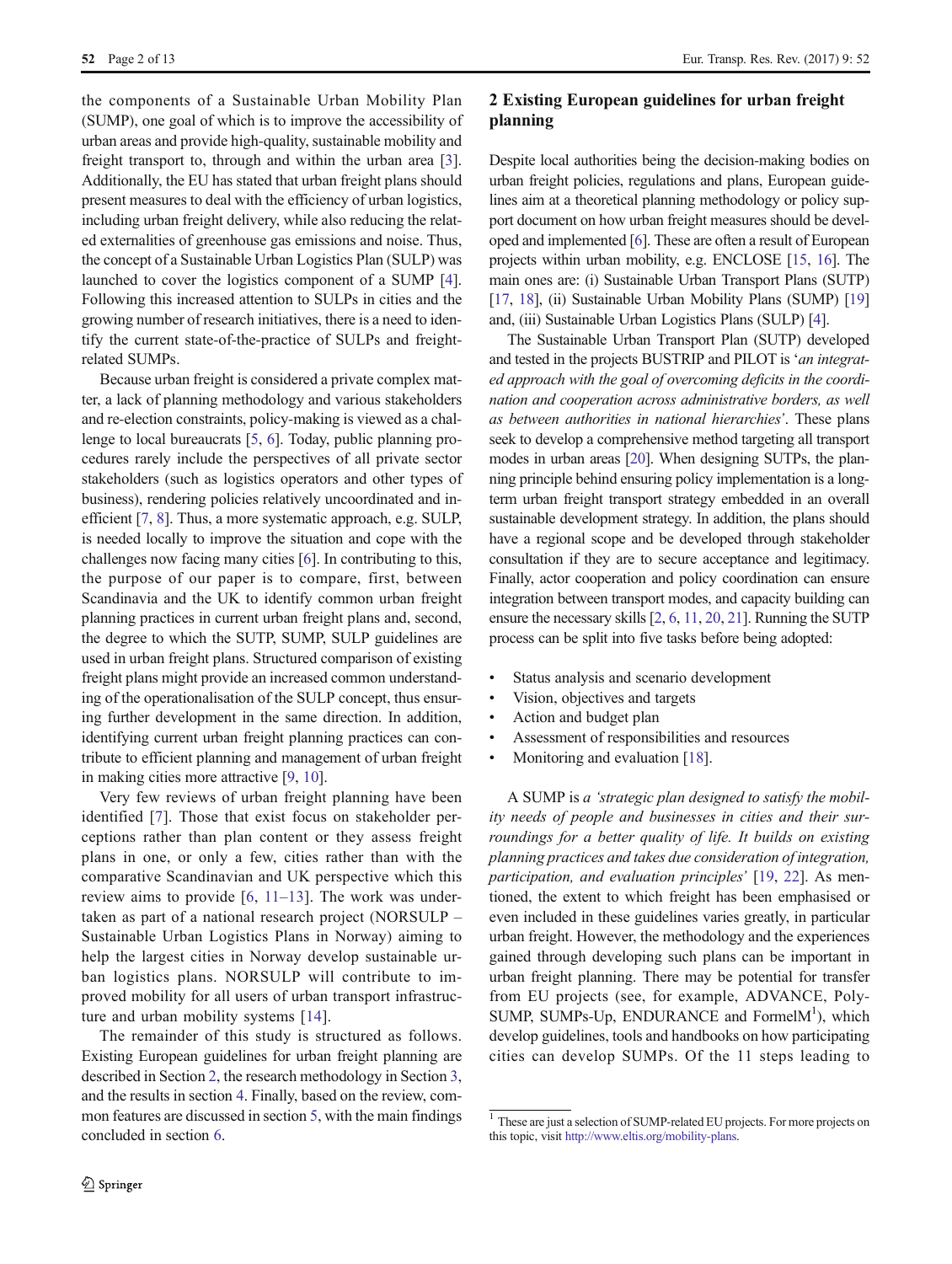<span id="page-2-0"></span>development of a SUMP, the following is a summary of those that, potentially, could be transferred to urban freight plans:

- Defining the potential, development process and scope of the plan
- & Analysing the mobility situation, developing scenarios and visions
- Setting priorities/targets and developing effective packages of measures
- Clarifying responsibilities, allocating budgets and building into the plan systems for monitoring and assessment [\[19\]](#page-11-0).

In addition, the Poly-SUMP methodology advises on matters for polycentric cities arising from SUMP methodology: (i) prepare well by understanding your region; (ii) create common ground and vision; and (iii) use the outcomes and elaborate the plan [\[23\]](#page-11-0). This indicates a common understanding of SUMP methodology.

The final category of theoretical guidelines, SULP, is a holistic planning strategy for urban freight that ensures efficient and sustainable logistics operations within urban areas [\[14](#page-11-0)]. The IEE initiative ENCLOSE has contributed to the development of SULPs in a number of small and mid-sized European towns in pursuing the same logic as the SUMP initiatives and in including the following tasks that have to be carried out by each town [\[12](#page-10-0), [15\]](#page-11-0):

- & Analysis of the logistics baseline and scenario development
- Setting the vision, objective and targets/priorities
- Identification of policy measures impacts and service design – organisation, business model and contracting
- & Assignment of responsibilities and arranging for implementation of a roadmap and monitoring plan.

## 3 Methodology

This systematic review answers a specific question using predefined criteria capturing all relevant plans and studies [\[24,](#page-11-0) [25\]](#page-11-0). The search strategy reviewing urban freight plans was defined a priori with the goal 'of reducing bias by identifying, appraising, and synthesising all relevant literature on this topic' [\[26\]](#page-11-0). In ensuring this, the predefined inclusion criteria are grouped into four main categories: mobility, freight, urban and plan, and to capture mobility the keywords 'transport', 'mobility' and 'travel' are used. The freight category is made up of five keywords: 'logistics', 'delivery', 'freight', 'carriage' and 'distribution'. Urban consists of 'urban', 'city', 'central', 'metropolitan', 'inner-city', 'town', 'region' and 'county', while plan includes 'action', 'programme', 'project', 'method', 'suggestion', 'procedure', 'plan' and 'strategy'. In sum, different combinations of the 21 keywords were used to identify current urban freight plans. These concepts were selected thematically based on the research question and on the definitions of SUTP, SUMP and SULP. Identifying the concepts from the research question pinpointed available data, guided the collected data and limited subjective assessments, thus providing a structured and critical evaluation of validity and reliability [\[24\]](#page-11-0). The government documents, books, scientific journal articles, websites and plans analysed include all (at least three) of the concepts identifying existing experiences and comparing between Scandinavian and UK SULP initiatives. The methodology is described in the figure below (Fig. [1\)](#page-3-0).

Since this review is concerned with the current practice in urban logistics plans, the selected criteria systematically limit the conceptual framework and scope of the study [\[24](#page-11-0)]. The search to identify city plans, public documents and reports was completed between January and September 2016 and actioned through the Google Scholar and Google search engines. The scope of the article is limited to Scandinavia and the UK, where several urban freight plans are identified. It is valuable to compare Scandinavia with UK since they are organised similarly but UK is considered relatively more advanced when it comes to urban freight initiatives [[27](#page-11-0)]. Comparisons are made across the Scandinavian countries, which share a common history and have developed relatively similar political, economic and social systems [\[28\]](#page-11-0). The review separates between: (i) regional and (ii) local and city level urban freight plans. The regional level are freight plans, which among other freight transport issues, includes sections on urban freight. These plans are implemented and/or developed in a county, metropolitan area or region. Local and city level freight plans focus explicitly on urban freight issues and are implemented and/or developed by a municipality or local district i.e. borough or city.<sup>2</sup> Logistics, or city/urban logistics, is seen as the system or strategy ensuring efficient urban freight movements, while urban freight is the transportation of goods in an urban area. The review focuses on goods distribution in an urban area or region compared to a rural area; hence the concept 'freight' is applied [\[29](#page-11-0), [30\]](#page-11-0).

# 4 Existing regional, local and city freight plans in Scandinavia and UK

Existing freight and logistics plans are discussed in this section: the planning types used in urban freight in the first subsection; the organisational structure in relation to the European guidelines in the second; the policy measures suggested in each identified plan in the third; and the sustainability focus of the plans in the final subsection. Regions or cities identified with plans are listed in Table [1.](#page-4-0)

<sup>&</sup>lt;sup>2</sup> The London Freight Plan is the exception since it focuses on urban freight issues but implemented within a metropolitan area.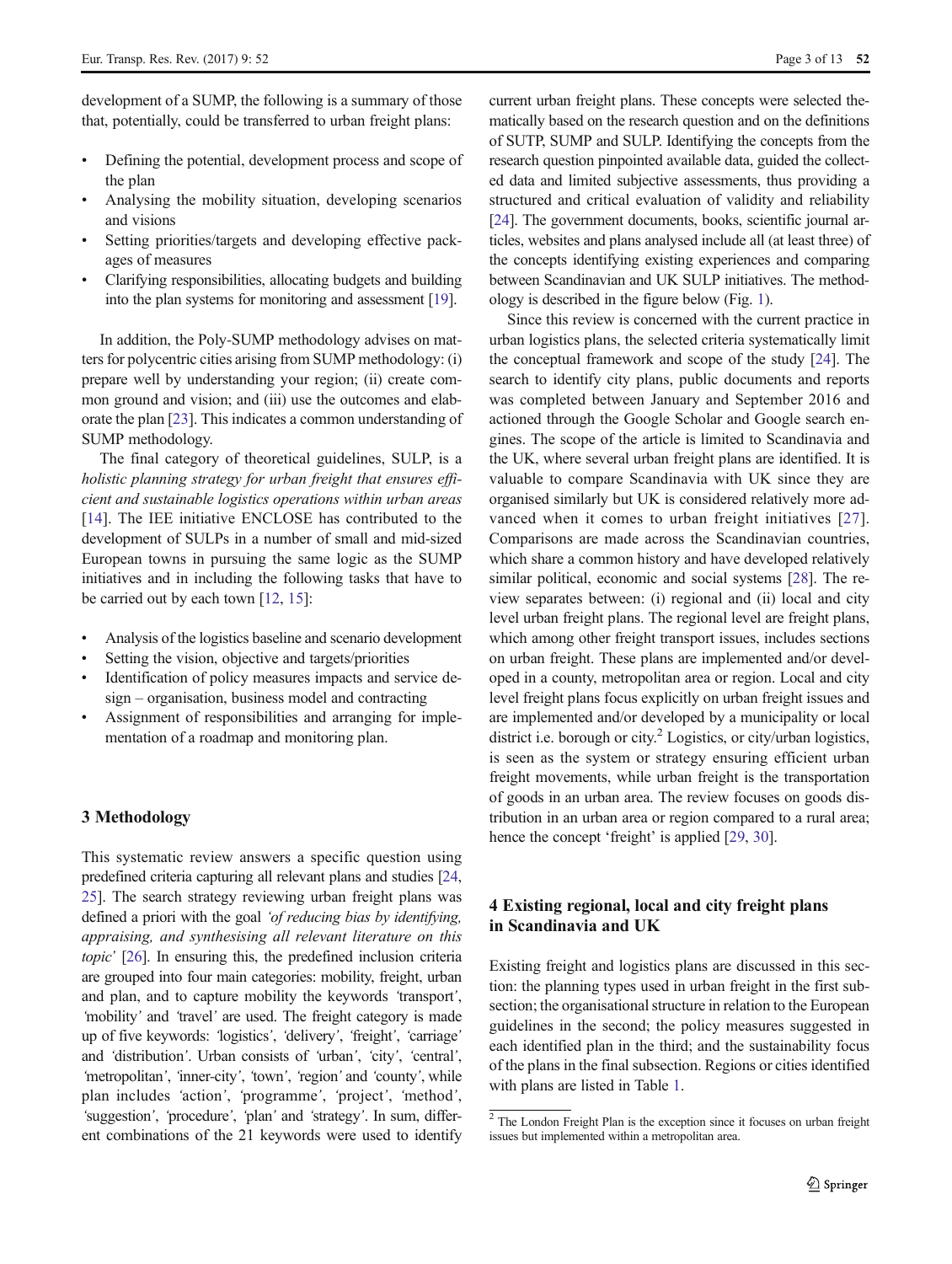<span id="page-3-0"></span>Fig. 1 Inclusion criteria of selected urban-freight-related documents



## 4.1 Urban freight strategies and action plans

With links to different planning contexts, the locally defined freight strategy of most identified urban freight plans is combined with a detailed freight measure action plan. See Table [2](#page-5-0) for an overview of the type of planning document, plan additions and their contextual framework.

In most cases, the existing UK freight plans are supporting elements of an overall Local Transport Plan (LTP), often as freight strategies that sometimes include a freight action plan [\[45,](#page-11-0) [46](#page-11-0), [48](#page-11-0), [51](#page-11-0)], e.g. the strategic plan for transport in Kent can be found in Kent's third Local Transport Plan [\[37\]](#page-11-0). The Local Transport Plan is the local authorities' key freight guiding policy document; it incorporates freight issues in the wider transport context of other transport strategies [\[35](#page-11-0), [53](#page-11-0)]. For example, in Somerset it sets out how to improve the way freight is moved around the region [\[36](#page-11-0)]. Aberdeen [[47](#page-11-0)], on the other hand, has developed a SUMP which is essentially a transport masterplan examining the way people move around by different modes of transport together with the Aberdeen City Local Transport Strategy [[48](#page-11-0), [49](#page-11-0)]. Like Aberdeen the Scandinavian freight plans are organised differently as there is no requirement of a LTP including urban freight. In Danish cities the use of physical and road network planning have been emphasised when regulating and planning for urban freight [[42\]](#page-11-0). The Stockholm Freight Plan, which summarises freight-deliveryrelated goals and presents concrete actions, is organised as part of the city's 'Urban Mobility Strategy' [\[16,](#page-11-0) [54\]](#page-11-0). Similarly, in Malmö the freight programme is part of Malmö's new 'Traffic and Mobility plan' [\[55\]](#page-11-0). However, without the presence of an LTP, and similar to the British cases, the Swedish freight plans have developed or will develop action plans [[16](#page-11-0), [32,](#page-11-0) [44](#page-11-0)]. In some, the strategic plan for goods traffic is combined with the action plan, which specifies measures rather than itself being specified as a separate document [\[56\]](#page-11-0).

Regarding legal status of the freight plans the UK LTP is a long-term statutory transport policy framework document setting out future development of the area through stakeholder consultation in the planning process  $[57]$  $[57]$  $[57]$ <sup>3</sup>. The Freight Strategies and the supporting documents on the other hand are non-statutory, which means that the plan does not have to be adopted by the Council Members [\[27\]](#page-11-0). However, freight plans have been developed to implement the LTP, which is itself a statutory document [\[41](#page-11-0)]. In the Scandinavian cases, the legal status of the planning document is varying; however, the Västra Götaland Freight Strategy has been implemented by the regional board in Västra Götaland [\[31\]](#page-11-0) and in Malmö the plans have been politically adopted by the City Council [\[44,](#page-11-0) [55](#page-11-0), [58\]](#page-11-0).

The UK LTPs, their supporting freight strategies and detailed freight action plans, are developed based on national government guidelines and recommendations intended to advise and inform design and development. The national guidance provides good UK practice on urban freight plans [[59\]](#page-11-0), and they set out goals for transport planning in a defined planning period, thus providing ideas about measures and visions adjusted to fit each local context. Merseyside applies the following from Department for Transport national freight policies: 'Guidance on Local Transport Plans' [[60\]](#page-11-0), 'Delivering a Sustainable Transport System: the Logistics Perspective' [\[61](#page-11-0)] and 'White Paper – Creating Growth, Cutting Carbon' [\[39,](#page-11-0)  $62$ ].<sup>4</sup> The national guidelines related to urban freight in Sweden, do not, as in the UK, mainly focus on urban freight but has a more overall urban mobility perspective. In Västra Götaland the following documents are important: Vision Västra Götaland 2020, Climate Strategy Västra Götaland, EU 2011 White Paper on Transport, Gothenburg 2035 Near Metropolitan Traffic Strategy and Västra Götaland Maritime Strategy [[31\]](#page-11-0). Combining national guideline documents and the creation of a Sustainable Urban Mobility Strategy is another approach [\[44](#page-11-0)]. In Stockholm, the freight strategy has been developed from a City of Stockholm initiative within

<sup>3</sup> Required by the Transport Act 2008.

<sup>4</sup> Other documents are, for example, 'Scottish Government Transportation Noise Action Plan' [[63\]](#page-11-0) and 'National Planning Policy Framework' [[64\]](#page-11-0), 'Tactran Regional Transport Strategy' [[65\]](#page-11-0) and 'Local Development Management Strategy' [\[66\]](#page-11-0).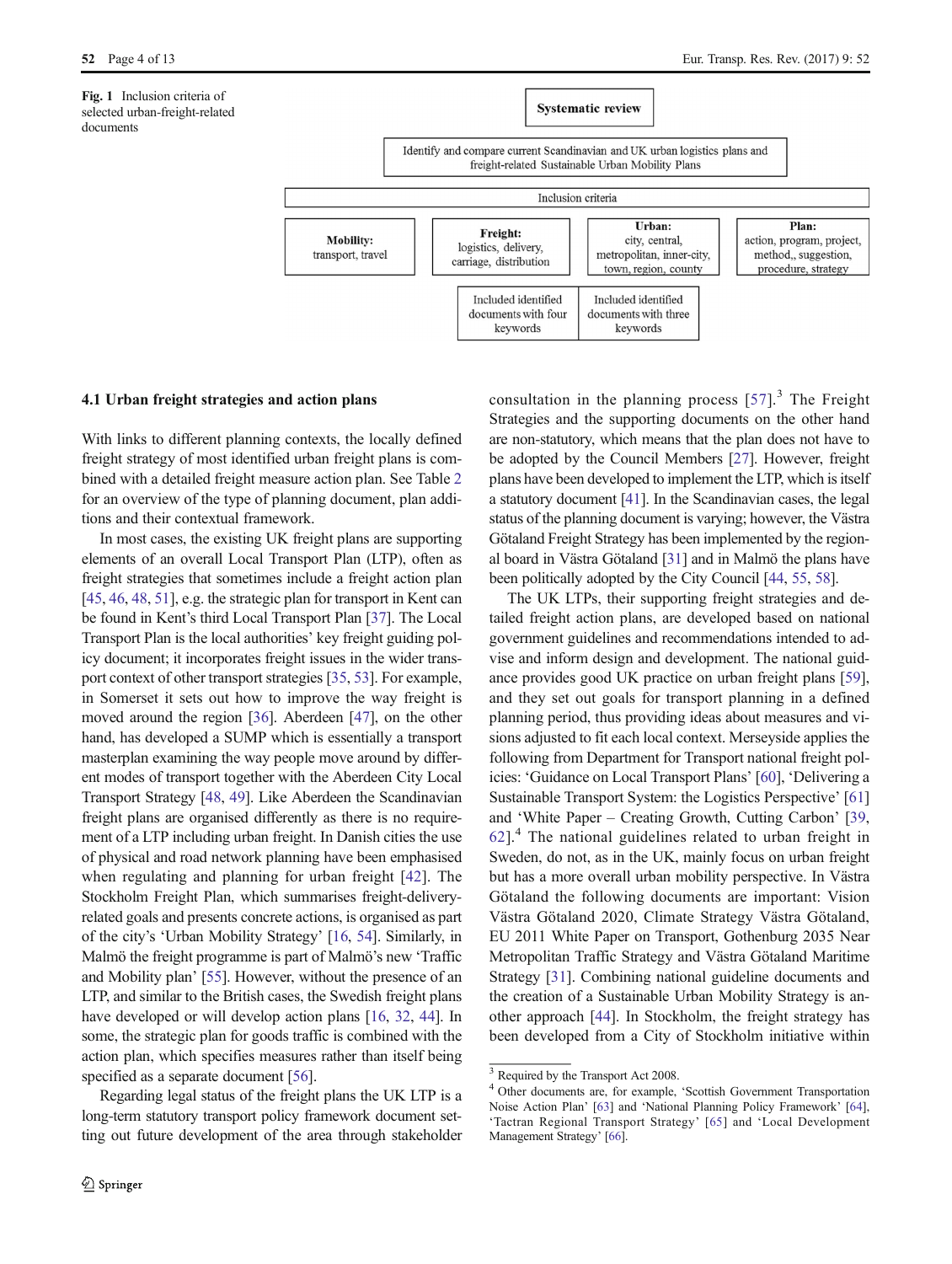<span id="page-4-0"></span>Table 1 Urban freight plans categorised by geographical level

| Scandinavia  |               |                          | United Kingdom <sup>a</sup> |
|--------------|---------------|--------------------------|-----------------------------|
| Denmark      | Norway        | Sweden                   |                             |
|              |               | Västra Götaland [31, 32] | Northamptonshire [33]       |
|              |               |                          | Surrey $[34]$               |
|              |               |                          | Staffordshire [35]          |
|              |               |                          | Somerset [36]               |
|              |               |                          | Kent $[37]$                 |
|              |               |                          | West Midlands [38]          |
|              |               |                          | Merseyside [39]             |
|              |               |                          | South Hampshire [40]        |
|              |               |                          | London $[41]$               |
| Aalborg      | Bergen $[43]$ | Malmö [44]               | Bedford [45]                |
| Århus        |               | Stockholm [16]           | West Berkshire [46]         |
| Odense       |               |                          | Aberdeen $b$ [47-50]        |
| Copenhagen   |               |                          | Dundee $[51]$               |
| Kolding [42] |               |                          |                             |
|              |               |                          |                             |

<sup>a</sup> England and Scotland are listed together since they have similar basic planning structures. However, it is worth noting that there are some differences in how each planning system works [[52](#page-11-0)].

<sup>b</sup> Even tough Aberdeen has plans on both levels the most recent work are undertaken at the local level by the Aberdeen City Council [\[47](#page-11-0)–[49\]](#page-11-0).

the context of the City Plan, which is a SUMP that includes freight as one of seven mobility topics [[16\]](#page-11-0). On a general level, Scandinavian planning guidance is more ad hoc based on national forums and public-private partnerships.

## 4.2 Urban freight plan contents framework

Overall, most freight strategies identified have a vision and status (of urban freight within a given geographical area) specified by several objectives followed by measures targeting these objectives, while the action plan provides detailed links between the selected measures and the identified objectives in each area [\[37](#page-11-0)]. Most of the visions or aims of the identified urban freight plans focus on the need for sustainable freight distribution in the area in terms of economic efficiency/ growth, environmental protection and social equity, e.g. 'To facilitate the safe and efficient transportation of freight into, out of and within the TfSH sub-region, supporting a competitive local and regional economy, whilst taking into account the existing and future needs of our society and the environment' [[40](#page-11-0)]. The exceptions to this sustainability focus are Stockholm, which highlights an efficient freight system in a viable city, and Dundee, which focuses on environmental protection [\[16](#page-11-0), [51\]](#page-11-0). The challenges expected when coming up against these objectives are then set out, along with a number of measures for resolving them followed by an action plan for implementation of the preferred strategy [\[36](#page-11-0)].

Looking at the European guidelines, urban freight plans apply essential components of the SUTP, SUMP and the

further developed SULP methodology. Recommendations about including the current situation, strategic context, vision, targets, key objectives and policy measures are followed in both regional and local/city level plans. For example, in Västra Götaland the following five elements are main headlines in the freight strategy:

- Freight strategy vision, objectives and targets
- & Current situation of urban freight in Västra Götaland
- Freight trends and forecasts
- Regional challenges
- Strategic areas [\[31\]](#page-11-0).

Some of the planning steps in the SUMP methodology can be identified in the Stockholm Urban Mobility Strategy [[54\]](#page-11-0), too, e.g. overall strategy defining the potential, objectives setting visions and aims targeted by effective packages of measures.

## 4.3 Planned urban freight policy measures

All the plans identified define one or more policy measure needed to improve a situation. The selection of measures depends on the freight-related issues faced in each region, the political agenda, environmental ambitions, interest groups and evaluation/achievements of previous transport plans [\[67](#page-12-0)]. Tables [3](#page-6-0) and [4,](#page-7-0) applying the NCFRP Report 33 "Improving Freight System Performance in Metropolitan Areas: A Planning Guide", 2015 [[68](#page-12-0)] and categorisation of urban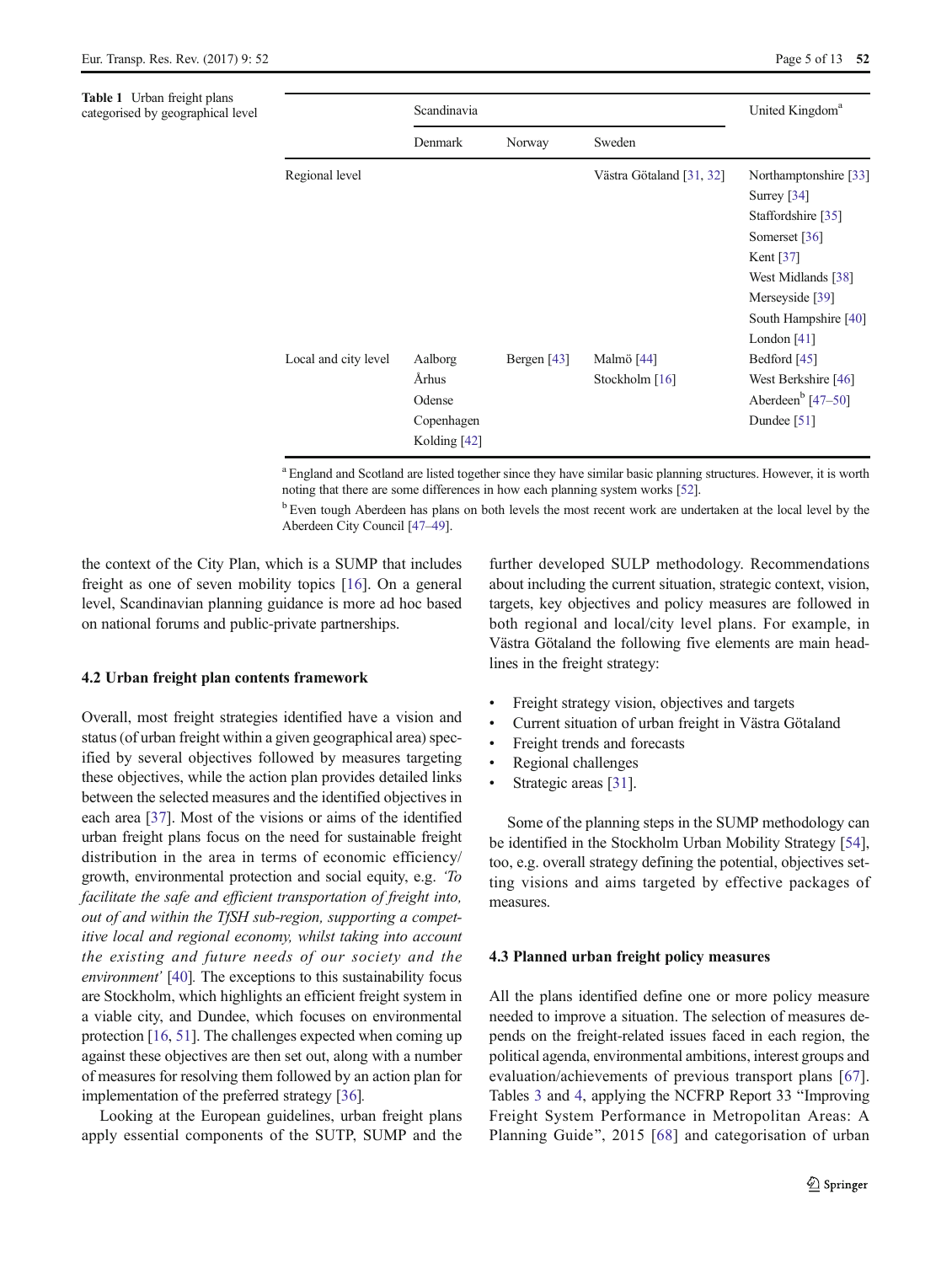<span id="page-5-0"></span>

| Table 2              | Planning overview of regional, local and city level freight plans |                                                         |                                                                        |                                                                                                        |
|----------------------|-------------------------------------------------------------------|---------------------------------------------------------|------------------------------------------------------------------------|--------------------------------------------------------------------------------------------------------|
| Level                | Location                                                          | Type of Plan                                            | Plan addition                                                          | Planning context                                                                                       |
| Regional level       | Västra Götaland<br>London                                         | London Freight Plan<br>Freight strategy                 | Action plan                                                            | National and regional infrastructure/transport plans<br>Part of Mayor's Transport Strategy (LTP)       |
|                      | Northamptonshire                                                  | Road freight strategy                                   | Includes selected policy measures                                      | Part of Northamptonshire Transportation Plan (LTP)                                                     |
|                      | Staffordshire<br>Surrey                                           | Freight strategy<br>Freight strategy                    | Includes selected policy measures<br>Includes Freight strategy toolkit | Part of Surrey Third Local Transport Plan<br>Part of Staffordshire Local Transport Plan                |
|                      | Somerset                                                          | Freight strategy                                        | Includes an Action plan                                                | Support document of Somerset's Future Transport Plan                                                   |
|                      | Kent                                                              | Freight action plan                                     |                                                                        | Part of Kent Local Transport Plan                                                                      |
|                      | West Midlands                                                     | Freight strategy                                        | Action plan                                                            | Part of the West Midlands Local Transport Plan                                                         |
|                      | Merseyside                                                        | Freight strategy                                        | Action plan                                                            | Part of the third Local Transport Plan for Merseyside                                                  |
|                      | South Hampshire                                                   | Transport for South Hampshire<br>freight strategy       | Includes a Freight strategy action plan                                | Local Transport Plan 2 set out in Solent Transport Strategy                                            |
| Local and city level | Malmö                                                             | Freight program                                         | Action plan                                                            | Part of Skåne regional urban freight strategy + Malmö<br>Traffic and Mobility plan                     |
|                      | Stockholm                                                         | Freight strategy                                        | Action plan                                                            | Part of 'The Urban Mobility Strategy' Stockholm                                                        |
|                      | Aalborg, Århus, Odense,<br>København, Kolding                     | Urban freight analysis                                  |                                                                        | Report Department for Transport                                                                        |
|                      | Bedford                                                           | Freight strategy                                        | Action plan                                                            | Part of Bedfordshire Local Transport Plan                                                              |
|                      | Bergen                                                            | Urban freight report                                    | Includes actions for urban freight                                     | An outcome of the Strategic Inner-city Plan                                                            |
|                      | London                                                            | Freight Plan<br>London                                  |                                                                        | Part of Mayor's Transport Strategy (LTP)                                                               |
|                      | West Berkshire                                                    | Freight strategy                                        | Action plan                                                            | Part of West Berkshire Local Transport Plan                                                            |
|                      | Dundee                                                            | Sustainable Urban Logistics Plan                        | Action plan                                                            | Developed in ENCLOSE                                                                                   |
|                      | Aberdeen                                                          | Aberdeen city centre Sustainable<br>Urban Mobility Plan | Freight action plan (FAP2)                                             | Urban freight included in the SUMP and an outcome of<br>the Nestrans Regional Transport Strategy (RTS) |
|                      |                                                                   |                                                         |                                                                        |                                                                                                        |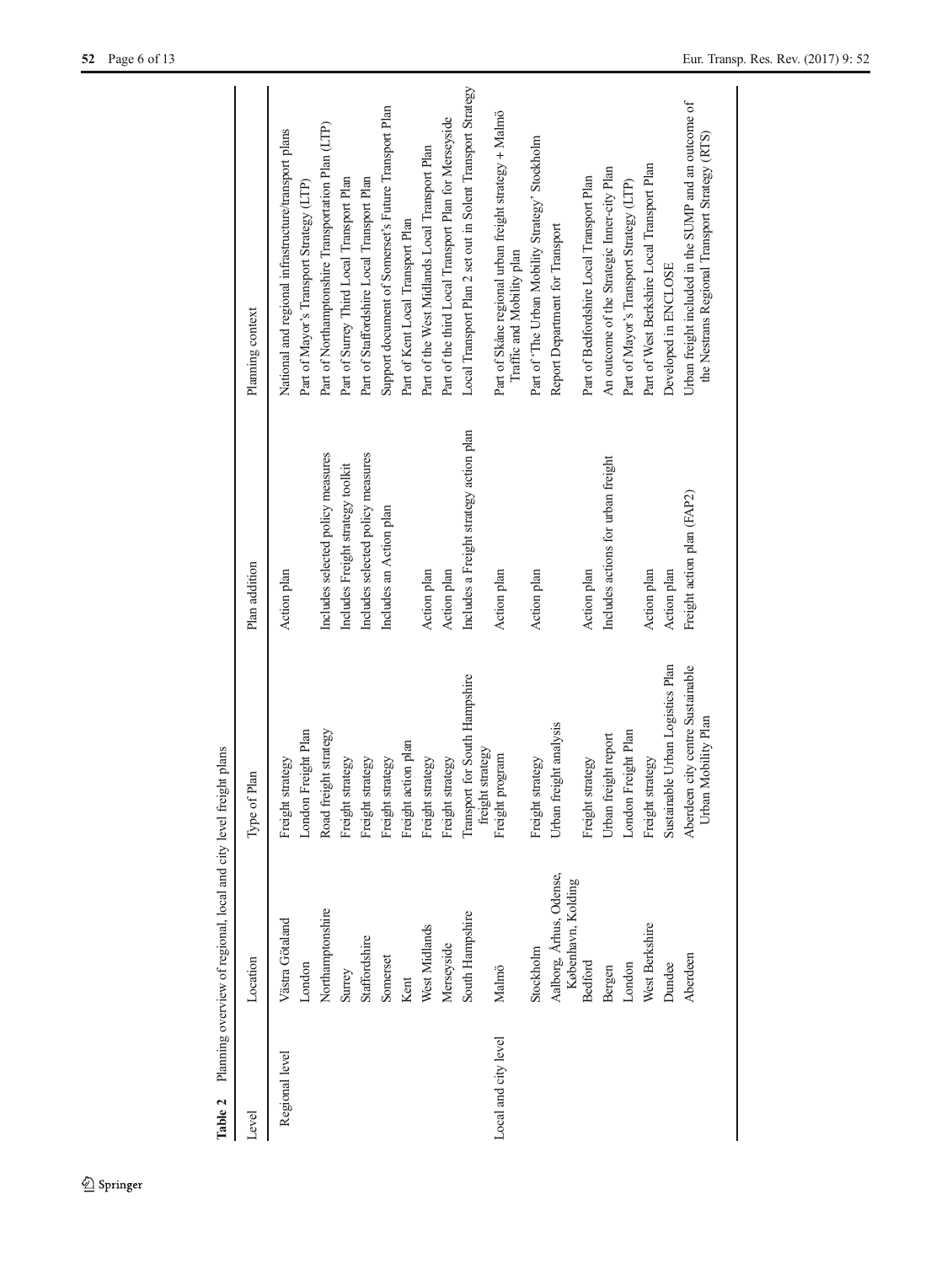<span id="page-6-0"></span>

| Table 3                              | Policy measures in regional level freight plans                                                                                                                                                                                                                    |                    |   |                                                                 |   |   |   |   |          |                  |           |
|--------------------------------------|--------------------------------------------------------------------------------------------------------------------------------------------------------------------------------------------------------------------------------------------------------------------|--------------------|---|-----------------------------------------------------------------|---|---|---|---|----------|------------------|-----------|
|                                      |                                                                                                                                                                                                                                                                    | Götaland<br>Västra |   | London Northamptonshire Surrey Staffordshire Somerset Kent West |   |   |   |   | Midlands | Merseyside South | Hampshire |
| management<br>Infrastructure         | New and upgraded infrastructure for urban freight<br>New and/or upgraded terminals (ports and road)                                                                                                                                                                | ×<br>×             |   |                                                                 |   |   |   |   |          | ×<br>×           |           |
|                                      | Road safety and vulnerable road users                                                                                                                                                                                                                              |                    |   | ×                                                               | × | × |   |   | ×        |                  |           |
|                                      | Potential for other freight modes - rail, pipeline,<br>waterborne and airborne freight                                                                                                                                                                             | ×                  |   |                                                                 | × |   | × |   | ×        | ×                | ×         |
| Parking /loading areas<br>management | overnight)<br>Upgrade and improve parking areas (<br>and loading docs                                                                                                                                                                                              |                    |   | ×                                                               | × | × | × | × | ×        | ×                | ×         |
|                                      | Vehicle rest facilities                                                                                                                                                                                                                                            |                    |   | ×                                                               |   |   |   |   |          |                  |           |
|                                      | Vehicle-related strategies Emission standards, low- and zero-emission vehicles                                                                                                                                                                                     |                    |   |                                                                 |   |   |   |   | ×        | ×                | ×         |
|                                      | Low noise delivery programmes/regulations                                                                                                                                                                                                                          |                    |   |                                                                 |   |   |   |   |          |                  |           |
| Traffic management                   | Reliable delivery times (night time deliveries).<br>minimising delays                                                                                                                                                                                              |                    |   |                                                                 |   |   |   | × | ×        | ×                | ×         |
|                                      | Time, weight, height, noise and access restrictions                                                                                                                                                                                                                | ×                  |   | ×                                                               | × |   |   |   |          |                  | ×         |
|                                      | (load), reliable deliveries and minimising delays<br>Traffic control, efficiency of freight movements                                                                                                                                                              |                    | × |                                                                 | × | × |   | × | ×        |                  | ×         |
|                                      | Local/regional truck routes, advisory rout signs,<br>road network                                                                                                                                                                                                  |                    |   | ×                                                               | × | × | × | × |          |                  | ×         |
| Logistical management                | system, freight<br>Technology, ITS, satellite navigation<br>incentives                                                                                                                                                                                             |                    | × | ×                                                               | × | × | × | × |          | ×                | ×         |
|                                      | Cargo consolidation                                                                                                                                                                                                                                                | ×                  | × | ×                                                               |   | × |   |   |          |                  | ×         |
| use management                       | Mapping out logistic real estate and setting aside space<br>plans e.g. delivery/construction plans or regional<br>Freight demand and land Integrating freight into land use, infrastructure and<br>regulatory planning process - develop regional<br>land use plan | ×                  | × | ×                                                               | × |   | × | × |          | ×                | ×         |
| Stakeholder engagement               | Create/continue freight quality partnership                                                                                                                                                                                                                        |                    |   |                                                                 |   | × | × | × |          |                  | ×         |
|                                      | Raise awareness and knowledge/information transfer                                                                                                                                                                                                                 | ×                  |   | ×                                                               |   |   | × |   |          |                  | ×         |
|                                      |                                                                                                                                                                                                                                                                    |                    |   |                                                                 |   |   |   |   |          |                  |           |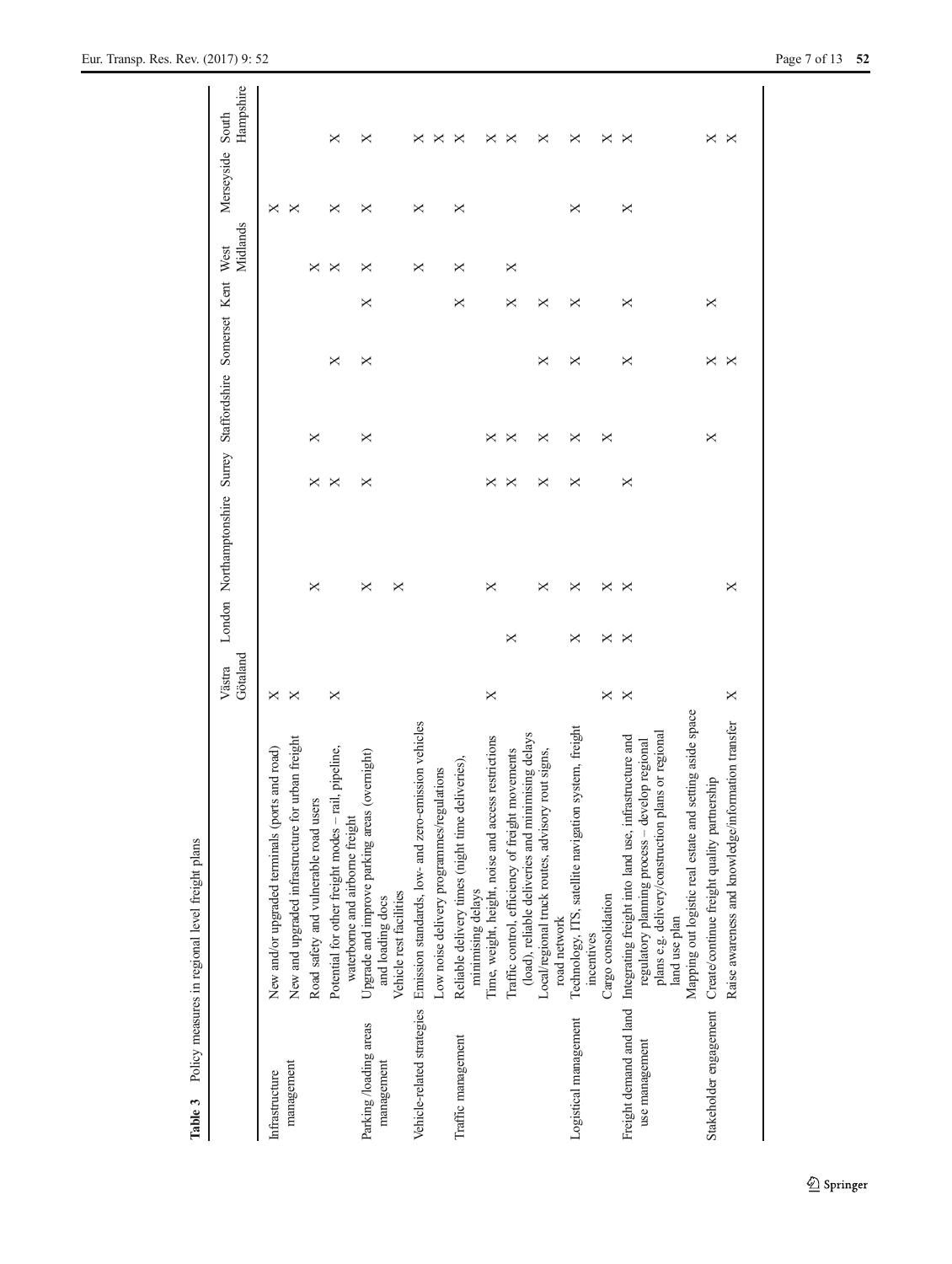<span id="page-7-0"></span>

| ة: | Page 8 of 13 |  |  |
|----|--------------|--|--|
|    |              |  |  |

|                                                                     |                                                                                                                                                                                                                                                               |                       |               | Malmö Stockholm Aalborg, Arhus, Odense,<br>Copenhagen, Kolding |   | Bergen Bedford | Berkshire<br>West          | Aberdeen Dundee   |                 |
|---------------------------------------------------------------------|---------------------------------------------------------------------------------------------------------------------------------------------------------------------------------------------------------------------------------------------------------------|-----------------------|---------------|----------------------------------------------------------------|---|----------------|----------------------------|-------------------|-----------------|
| Infrastructure management                                           | New and upgraded infrastructure for urban freight<br>Potential for other freight modes - rail, pipeline,<br>New and upgraded terminals (ports and road)<br>waterborne and airborne freight<br>Road safety                                                     | ×                     |               | ×                                                              | × | ×              | ×                          | $\times$ $\times$ |                 |
| Parking /loading areas management<br>Vehicle-related strategies     | Upgrade and improve parking areas and loading zones<br>Vehicle rest facilities<br>Cycle logistics                                                                                                                                                             | X                     | ×             |                                                                | × | $\times\times$ | ×                          | ×                 |                 |
| Traffic management                                                  | Reliable delivery times (off-peak), minimising delays<br>Low and zero-emission vehicles<br>and truck routes                                                                                                                                                   | $\boldsymbol{\times}$ | $\times$<br>× | ×                                                              | × |                |                            |                   | ×               |
|                                                                     | low-emission zone<br>Traffic control, efficiency of freight movements,<br>reliable deliveries and minimising delays<br>Local truck routes, road network<br>Time and access restrictions,                                                                      |                       |               | ×<br>×                                                         | × | ×<br>×<br>×    | ×                          | ×                 | ×               |
| Pricing, incentives, and taxation<br>Logistical management          | Technology, ITS, satellite navigation system<br>Cargo consolidation<br>Freight incentives                                                                                                                                                                     |                       | ×             | ×<br>×                                                         | × | $\times$<br>×  | $\Join$<br>$\times \times$ | $\times \times$   | $\times \times$ |
| Freight demand and land use<br>Stakeholder engagement<br>management | Create a freight quality partnership - cooperation with<br>Integrating freight into land use planning process,<br>Resolve conflicts with vulnerable road users<br>stakeholders and municipalities<br>review existing regulations<br>Educate elected officials | ×<br>×                | ×             | ×<br>×                                                         |   | ×<br>×         | ×                          | ×                 |                 |

Table 4 Policy measures in local and city level freight plans Table 4 Policy measures in local and city level freight plans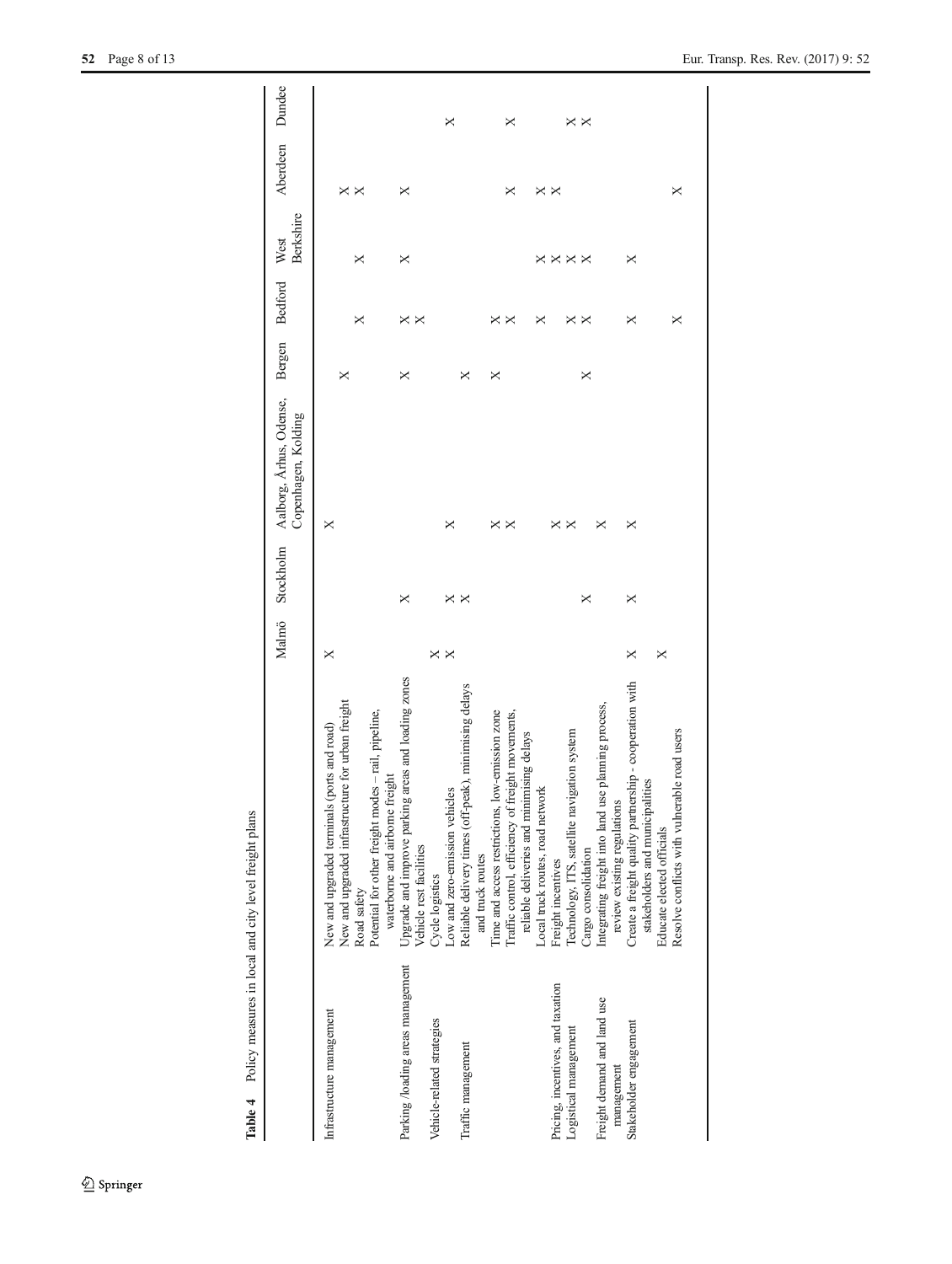<span id="page-8-0"></span>freight measures, identify the highlighted policy measures in regional and local and city level urban freight plans, respectively.

One way of distinguishing between freight measures, as in Surrey, is to separate between countywide freight measures, building on existing initiatives and local freight measures that address specific freight issues [\[34\]](#page-11-0). The identified freight strategies covering a regional geographical area, such as Surrey, Staffordshire or Västra Götaland, focus less on urban freight and more on regional overarching transport measures. The selected policy measures in regional freight plans are to a greater degree targeted at long-haul transport, aviation, sea and rail transport in the region [\[40](#page-11-0)]. Local and city level plans, such as in Malmö, Bedford and Dundee, focus on urban transport measures and a limited number of regional measures.

These differences are evident when comparing the strategies of Stockholm and Staffordshire. Stockholm focuses on low and zero-emission vehicles, off-peak delivery times, cargo consolidation and Freight Quality Partnership, whereas Staffordshire, for example, highlights truck routes, satellite navigation, ITS, infrastructure and the regulatory planning process, and potential for other freight modes. Hence, the plan has a greater long-haul transport perspective across municipal borders.

Overall, the following policy measures are those most often listed in regional-level freight plans:

- Parking and loading area management
- Technology, ITS, satellite navigation systems
- Integration of freight in infrastructure planning and in the regulatory planning process by developing regional plans, e.g. delivery/construction plans or regional land-use plans.

Among the freight plans identified in a local geographical area, the most often mentioned freight policy measures are:

- & Creation of a freight quality partnership and cooperation with stakeholders and other municipalities
- Traffic control, efficiency of freight movements, reliable deliveries and minimising delays.

## 4.4 Sustainability in urban freight plans

Sustainability is a key element of European and national urban mobility and logistics strategies, and, along with sustainable development, is defined according to the Brundtland Report [\[69\]](#page-12-0) by the three components: economic growth, environmental protection to meet the needs of future generations and social equity to accommodate future generations [\[70](#page-12-0)]. The urban freight plans identified ensure the sustainability aspect by viewing freight together with its surrounding environment. Altogether, the identified freight plans safeguard all three sustainability components; however, environmental impact can be identified as the main driver comparing across countries. Only two plans, those of Dundee and London, are labelled as Sustainable Urban Logistics Plans or plans for sustainable urban freight transport [\[41,](#page-11-0) [51\]](#page-11-0).

The sustainability focus is more comprehensive and structured, including all three components, in the UK freight plans identified compared to the Scandinavian plans. Whether the economic, environmental or social impact of freight transport is emphasised differs to some extent in each city. For example, in Västra Götaland, social equity is less prioritised, while Malmö has less focus on economic growth/efficiency and in Stockholm the focus is mostly on environmental protection [\[16](#page-11-0), [31,](#page-11-0) [55\]](#page-11-0). These differences within Sweden probably have to do with the type of plan each municipality apply i.e. as part of the Local Transport plan or as a locally developed mobility/ city plan, and also with the availability of national guidance focusing on sustainability. In the UK cases, the Department for Transport national guidance<sup>5</sup> stipulates guiding urban freight goals and therefore a methodology used to develop the sustainable urban freight plans, thus capturing the contribution to our economic growth together with environmental and social costs [\[36\]](#page-11-0). The goals for transport planning are:

- 1) To support economic growth
- 2) To reduce carbon emissions
- 3) To promote equality of opportunity
- 4) To contribute to better safety, security and health
- 5) To improve quality of life and a healthy natural environment [\[71\]](#page-12-0)

# 5 Common current urban freight plan practices in Scandinavia and the UK

This section discusses common features of the urban freight plans and implications of the existing practices presented as results above. Overall, our findings suggest that a sustainable urban freight plan is a political process of providing guidance and facilitating freight-related activities, thus making economic, social and environmental decisions affecting freight in urban areas. The content of these plans includes information on urban freight status and background, urban freight challenges and policy solutions allowing local authorities and other stake-holders to manage urban freight activities [[56](#page-11-0)].

Planning for sustainable development of urban freight transport is, with some national differences, done through the combination of an economically, environmentally and

<sup>5</sup> 'Delivering a Sustainable Transport System' ('DaSTS') [\[71](#page-12-0)] taken up by the 'Guidance on Local Transport Plans' [[60](#page-11-0)] and 'DaSTS: the Logistics Perspective' [\[61](#page-11-0)].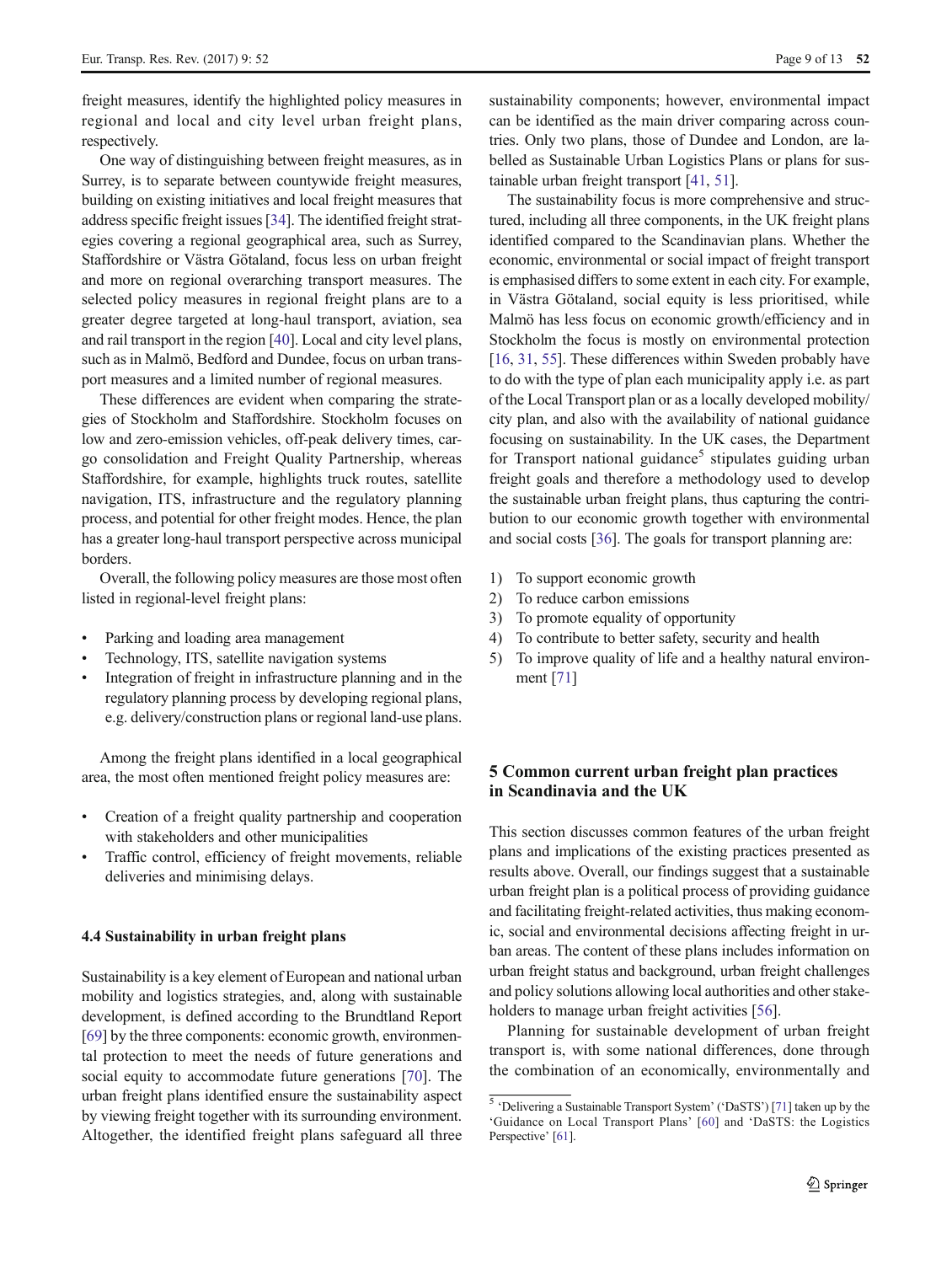socially focused freight strategy with a detailed freight action plan. The strategic plan contains overreaching strategic or general guidelines where urban freight objectives for the area are identified. These strategies are complemented by urban freight policy measures for the urban area. In most cases the strategy and plan constitute two separate documents; however, combining them into one document could provide a more detailed thematic overview. All in all, freight-related issues must be emphasised in overall local, regional and national planning strategies integrating freight in general urban planning either as a Local Transport plan or as part of a mobility/ city plan [[70](#page-12-0)].

## 5.1 Stakeholder consultation in urban freight planning

In line with the Browne et al. [\[72\]](#page-12-0) comparison of Paris and London, targeted stakeholder consultation communicating knowledge on freight issues and priorities for action, as well as involvement in the planning process, are practised in the freight plans identified in this paper. This complies with the emphasis on stakeholder consultation as key in urban freight planning [\[2](#page-10-0), [10,](#page-10-0) [73](#page-12-0), [74\]](#page-12-0). Collaboration is also highlighted as a key element in the SUTP, SUMP and SULP methodology fundamental to improvement of the planning procedures [\[74](#page-12-0)]. Key stakeholders involved in the identified planning process are: logistics service providers, suppliers, receivers, parish councils, road haulage operators and delivery companies, and heavy goods vehicle drivers [[2\]](#page-10-0). In Västra Götaland, for example, a freight strategy reference group with representatives from municipalities, municipal associations, businesses, academia, research institutes, NGOs and government agencies is involved in the planning [[31\]](#page-11-0). Freight plans are designed to best serve the needs of both the freight industry and local communities by consulting with local authorities, representatives of the freight and logistics community. The use of a collaborative approach is in line with Lindholm's [\[20](#page-11-0)] conclusion that including all relevant stakeholders in the planning process secures acceptance, thus increasing the likelihood of the plan delivering its full potential benefit [[39\]](#page-11-0).

#### 5.2 Geographically integrated transport planning

May et al. [\[75](#page-12-0)] argue the importance of integrated transport planning. In practice, Scandinavian and UK urban freight plans are all incorporated in an executive urban plan – either a local transport plan or an urban mobility plan – along with urban strategies such as congestion, biking, road safety, air quality and parking [[34](#page-11-0), [54](#page-11-0)].

Another aspect of transport planning is the idea of local, regional and national geographical planning integration. The challenge of retaining an urban focus while accounting for regional flows and national freight networks, as questioned in Cui et al. [\[10](#page-10-0)], is confirmed in this study. To integrate a regional perspective, the local and city level plans include a limited number of rural measures providing insights to the overall transport picture [\[6\]](#page-10-0). The references to national recommendations and the existence of regional freight plans with an urban logistics component indicate that this is considered important in urban freight planning. However, the findings suggest that planning with a regional focus reduces the urban perspective to some extent. Focusing too much on a regional perspective in urban freight plans seems to shift the emphasis from urban issues to heavy goods vehicles and long haul transport, resulting in different policy measures [[10,](#page-10-0) [76](#page-12-0)]. Furthermore, there are more listed policies in freight plans with the regional perspective, potentially due to a broader spectre of freight issues being included [\[40](#page-11-0)]. Also, SUTP methodology [\[7](#page-10-0)] emphasises that transport plans should have a regional scope; however, this paper suggests that for urban freight a local or city perspective is recommended to maintain proper emphasis on the urban challenges and solutions.

# 5.3 Responding to government guidance – national recommendations, sustainability strategies and European guidelines

A common finding is that there would be increased up-take of urban freight plans if some guidance were given by the central government. With no national requirements, one way of guiding freight strategy development is by including it in the region or city's sustainable urban mobility plan or climate and energy strategy [\[6](#page-10-0), [11\]](#page-10-0). Using sustainability strategies to support urban freight plans proves the importance of integrated planning procedures. It is a way to include urban freight in overall transport planning, as discussed by Lindholm and Behrends [\[6](#page-10-0)]. As is evident from the variations on structure and content in Swedish plans compared to UK plans, limited national guidance can result in differences on whether focus should be on detailed policy measures or on more general objectives and targets. These findings suggest that statutory local transport plans and national logistics guidelines developed to support the planning process might be a prerequisite to increasing the development of such plans [\[71](#page-12-0)]. In summary, there might be a need for executive recommendations to emphasise urban freight in local planning. Hence, national government has an important role through its investment, regulation, overall policy strategies and planning framework in highlighting freight [\[30](#page-11-0)].

Most of the existing plans identified have applied elements of the guidance provided by the European SUTP, SUMP and SULP methodologies; in particular, the methodology on how to structure the plan and the inclusion of all relevant stakeholders in the planning process used [[22\]](#page-11-0). This attempt to methodologically standardise a freight plan can generate cross-national transfer of knowledge and experience within this area.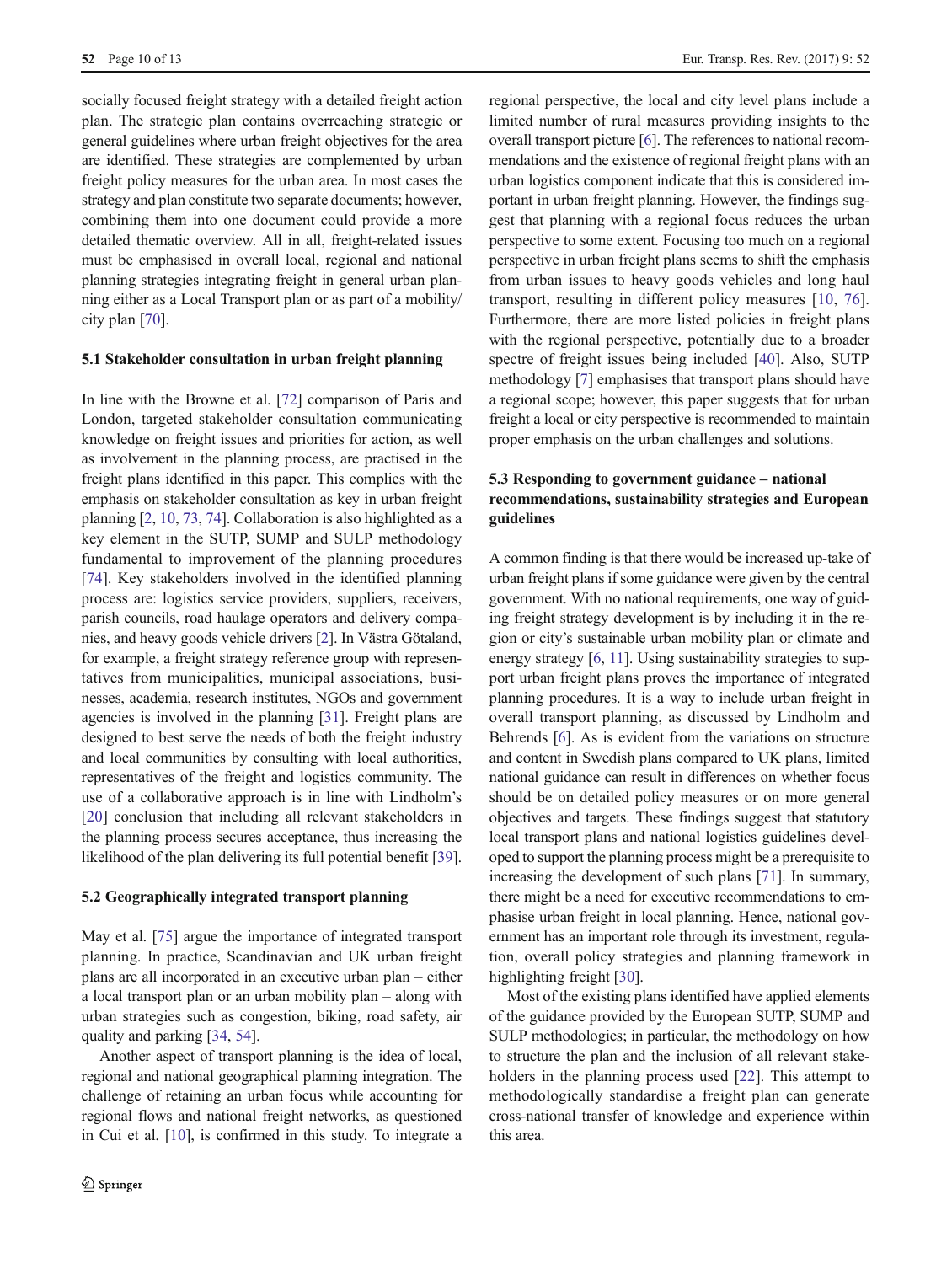#### <span id="page-10-0"></span>5.4 Collective lack of urban freight plan evaluation

'Overall, this strategy was successful, and targets […] met' [\[39](#page-11-0)] – Despite such statements of successful urban freight plans, very few have been evaluated to explain why it is considered a success. Sharing experiences through evaluation would have meant many existing measures being improved and undesired measures avoided [\[77\]](#page-12-0). The UK transport plan process and impact evaluation emphasises that any evaluation should identify potential contextual changes and state whether the policy has met its original aims and objectives. It should identify what the plan has delivered and thereafter contribute to a second version [[78](#page-12-0)–[80](#page-12-0)]. For instance, Merseyside concluded that a greater emphasis was needed on the freight and logistics sector of the Local Transport Plan [\[39\]](#page-11-0). Several evaluations are planned: Västra Götaland will evaluate freight strategy through performance indicator sales, employment and  $CO<sub>2</sub>$  emissions [[31\]](#page-11-0), and all completed actions in Stockholm will be followed up with measurement evaluations [\[16\]](#page-11-0). Useful recommendations on how to perform such evaluations may be found in the SUTP, SUMP, SULP methodologies [\[81](#page-12-0)].

# 6 Conclusions

A sustainable urban freight plan is a strategic plan with a detailed action plan or part of an urban mobility/city strategy. It is designed with a sustainability perspective on urban deliveries to define regional or local visions specified by selected policy measures and to satisfy the freight needs of people and business in the area. The urban freight plans identified have not yet fully embraced the concept of a Sustainable Urban Logistics Plan. However, sustainability is an important focus in the plans, with some country-specific differences in regard to emphasis on economic growth, environmental protection and social equity.

When developing urban freight plans, and like the SUTP, SUMP, SULP methodologies, a collaboration approach is practised in urban freight planning. Important considerations when developing freight plans are integrated transport planning and weighting of the regional perspectives against an urban/city perspective.

Governmental guidance is important in providing goals and a methodology for urban freight planning. In this paper it is found that national guidance is applied more often than European guidance, although the European methodologies are not without value. Both structural and organisational elements of the European SUTP, SUMP and SULP methodology are essential components of the existing Scandinavian and UK urban freight plans.

Steps towards increasing the development of these freight plans include incorporating freight-related issues in local

transport planning together with walking and biking, and providing or improving national guidance for urban freight planning. Continued analysis of the success or failure of the urban freight plans and the identified policy measures are needed. By comparing multiple or evaluating one individual plan in more detail it will be possible to consider the impact of an urban freight plan, which so far has rarely been done.

Acknowledgements This work is undertaken as part of the research project NORSULP (Sustainable Urban Logistics Plans in Norway), financed by the Research Council of Norway and the Norwegian Public Roads Administration. Further information is available from www.norsulp.no (in Norwegian only).

Open Access This article is distributed under the terms of the Creative Commons Attribution 4.0 International License (http:// creativecommons.org/licenses/by/4.0/), which permits unrestricted use, distribution, and reproduction in any medium, provided you give appropriate credit to the original author(s) and the source, provide a link to the Creative Commons license, and indicate if changes were made.

## References

- 1. European Commission (2013) A call to action on urban logistics. Commission Staff Working Document SWD (2013) 524 final
- 2. Lindholm M, Blinge M (2014) Assessing knowledge and awareness of the sustainable urban freight transport among Swedish local authority policy planners. Transp Policy 32:124–131
- 3. European Commission (2013) A concept for sustainable urban mobility plans, Annex to the Communication to the European Parliament, the Council, the European Economic and Social Committee of the Regions. COM 913 final
- 4. Ambrosino G (2014) Sustainable urban logistics plan (SULP): the experience of IEE ENCLOSE project in small and mid-sized European historic towns. Madrid, Spain
- 5. Gatta V, Marcucci E (2016) Stakeholder-specific data acquisition and urban freight policy evaluation: evidence, implications and new suggestions. Transp Rev 36(5):585–609
- 6. Lindholm M, Behrends S (2012) Challenges in urban freight transport planning—a review in the Baltic sea region. J Transp Geogr 22:129–136
- 7. Lindholm M (2010) A sustainable perspective on urban freight transport: factors affecting local authorities in the planning procedures. Proc Soc Behav Sci 2(3):6205–6216
- 8. Cherrett T, Allen J, McLeod F, Maynard S, Hickford M, Browne M (2012) Understanding urban freight activity – key issues for freight planning. J Transp Geogr 24:22–32
- 9. Quak H, Tavasszy L (2011) Customized solutions for sustainable city logistics: the viability of urban freight consolidation centres. In: van Nunen JAEE, Huijbregts P, Rietveld P (eds) Transitions towards sustainable mobility. Springer, Berlin Heidelberg, pp 213–233
- 10. Cui J, Dodson J, Hall PV (2015) Planning for urban freight transport: an overview. Transp Rev 35(5):583–598
- 11. Lindholm M, Behrends S (2010) A holistic approach to challenges in urban freight transport planning. 12th WCTR July 11–15 2010 – Lisbon Portugal
- 12. Morfoulaki M, Mikiki F, Kotoula N, Myrovali G (2015) Integrating city logistics into urban mobility policies. 7th Int Congr Transp Res 1–14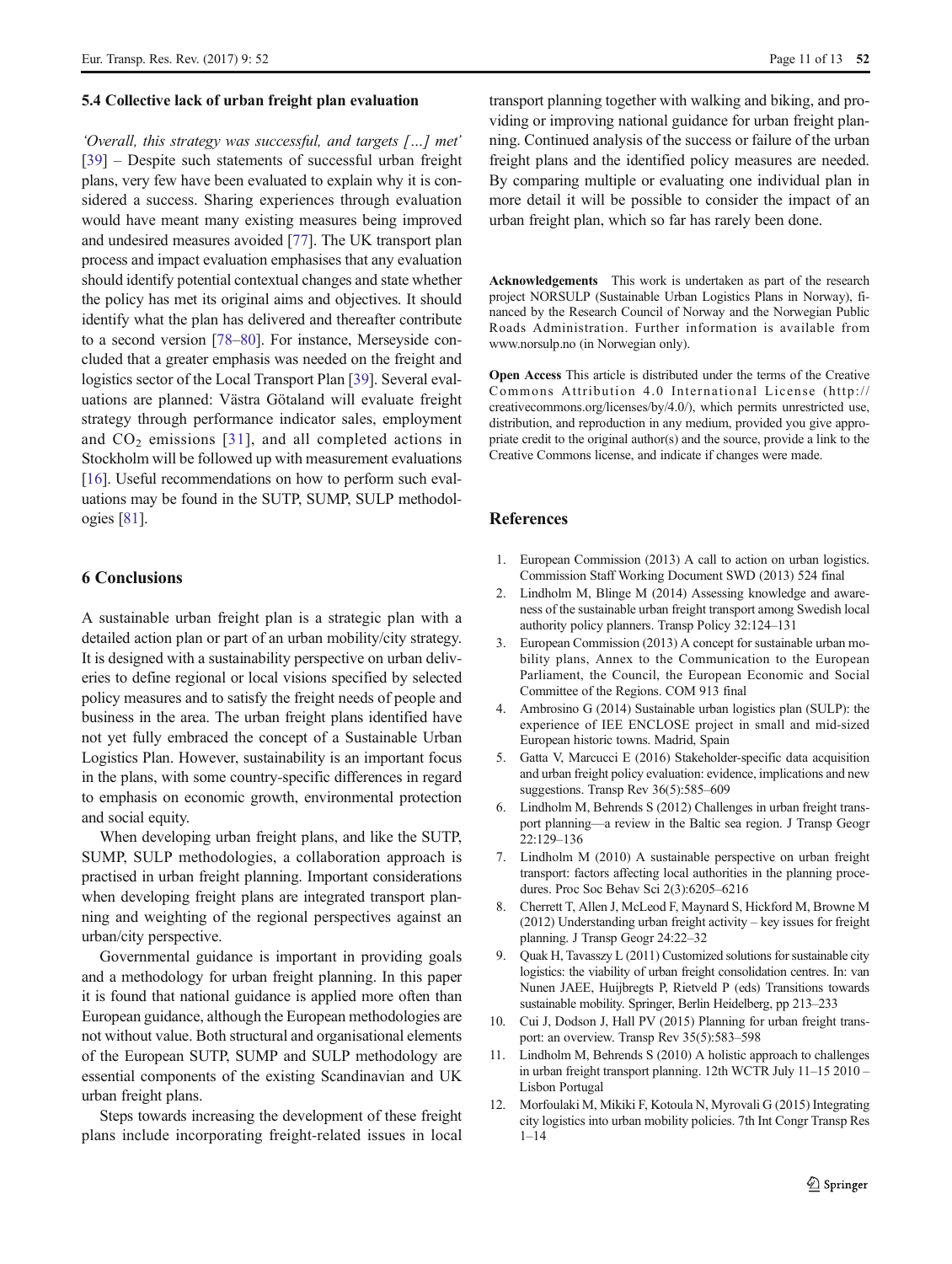- <span id="page-11-0"></span>13. Oguztimur S, Canci M (2011) Urban logistics in master plan and a review on İstanbul master plan. European Regional Science Association, ERSA conference paper ersa11p830
- 14. NORSULP (2016) Sustainable urban logistics plans in Norway. Institute of Transport Economics. [https://www.toi.no/logistikkplaner](https://www.toi.no/logistikkplaner-i-by-norsulp/category1667.html)[i-by-norsulp/category1667.html](https://www.toi.no/logistikkplaner-i-by-norsulp/category1667.html). Accessed 11 Oct 2016
- 15. ENCLOSE (2015) Guidelines. Developing and implementing a sustainable urban logistics plans. ENCLOSE
- 16. Stockholms stad (2014) The Stockholm Freight Plan 2014–2017: an initiative for safe, clean and effective freight deliveries. Stockhoms stad
- 17. Van Uytven A (2016) Sustainable Urban Transport Planning (SUTP). Eltis the urban mobility observatory. [http://www.eltis.](http://www.eltis.org/discover/case-studies/sustainable-urban-transport-planning-sutp) [org/discover/case-studies/sustainable-urban-transport-planning](http://www.eltis.org/discover/case-studies/sustainable-urban-transport-planning-sutp)[sutp](http://www.eltis.org/discover/case-studies/sustainable-urban-transport-planning-sutp). Accessed 18 Sept 2016
- 18. European Communities (2007) Sustainable urban transport plans. Preparatory document in relation to the follow-up of the thematic strategy on the urban environment. Technical report 2007/018. European Communities, Luxembourg
- 19. Wefering F, Rupprecht S, Böhler-Baedeker S (2014) Guidelines. Developing and implementing a sustainable urban mobility plan. European platform on sustainable urban mobility plans
- 20. Lindholm M (2010) A sustainable perspective on urban freight transport: Factors affecting local authorities in the planning procedures. Proc Soc Behav Sci 2(3):6205–6216
- 21. Wolfram M (2004) Expert working group on sustainable urban transport plans. Rupprecht Consult, Cologne
- 22. European Commission (2013) A concept for sustainable urban mobility plans. Together towards competitive and resource-efficient urban mobility. European Commission, COM 913
- 23. Adell E, Ljungberg C (2014) The poly-SUMP methodology. How to develop a sustainable urban mobility plan for a polycentric region. European Platform on Sustainable Urban Mobility Plans
- 24. Petticrew M, Roberts H (2006) Systematic reviews in the social sciences: a practical guide. Blackwell Pub
- 25. Gough D, Oliver S, Thomas J (2013) Learning from research: systematic reviews for informing policy decisions - a quick guide
- 26. Uman LS (2011) Systematic reviews and meta-analyses. J Can Acad Child Adolesc Psychiatry 20(1):57–59
- 27. Ballantyne EEF, Lindholm M, Whiteing A (2013) A comparative study of urban freight transport planning: addressing stakeholder needs. J Transp Geogr 32:93–101
- 28. Harrison J, Hoyler M (2015) Megaregions: globalization's new urban form? Edward Elgar Pub, Cheltenham
- 29. Lindholm M (2012) Enabling sustainable development of urban freight from a local authority perspective. Dissertation, Chalmers University of Technology, Sweden, Gothenburg
- 30. Rodrigue J-P (2017) The geography of transport systems, Fourth edn. Routledge, New York
- 31. Västra Götalandsregionen (2016) Godstransportstrategi för Västra Götaland. Västra Götalandsregionen
- 32. Västra Götalandsregionen (2016) Godstransportstrategi för Västra Götaland. Handlingsplan. Västra Götalandsregionen
- 33. Northamptonshire County Council (2013) Northamptonshire road freight strategy. Northamptonshire County Council
- 34. Surrey County Council (2011) Surrey transport plan: freight strategy. Surrey County Council
- 35. Staffordshire City Council (2011) Staffordshire local transport plan 2011: Staffordshire freight strategy. Staffordshire City Council
- 36. Somerset County Council (2011) Transport policies freight strategy. Somerset County Council
- 37. Kent County Council (2012) Freight action plan for Kent 2012– 2016. Kent County Council
- 38. West Midlands Metropolitan County (2013) West Midlands Metropolitan Freight Strategy 2030. Supporting our Economy; Tackling Carbon. West Midlands Metropolitan County
- 39. Merseyside Local Transport Plan Support Unit (2011) The third local transport plan for merseyside. Freight strategy. Merseyside Local Transport Plan Support Unit
- 40. Transport for South Hampshire (2008) A freight strategy for urban south Hampshire. Transport for South Hampshire, South Hampshire
- 41. Transport for London (2007) London freight plan sustainable freight distribution: a plan for London. Transport for London, London
- 42. Transportministeriet (2011) Effektiv godstransport i byerne. Transportministeriet, Copenhagen
- 43. Bergen kommune (2003) Varedistribusjon i Bergen sentrum. Bergen kommune, Norway
- 44. Malmö stads: Gatukontoret (2013) Godstrafikprogram för Malmö 2014–2020. Malmö stads
- 45. Bedford Borough (2010) Bedford's freight strategy (2011–2021). Bedford Borough
- 46. West Berkshire Council (2014) West Berkshire Local Transport Plan. Freight Strategy. West Berkshire Council
- 47. Aberdeen City Council (2015) Aberdeen city centre sustainable urban mobility plan. AECOM Limited
- 48. Aberdeen City Council (2016) The Aberdeen city local transport strategy (LTS) 2016–2021. Aberdeen City Council, Aberdeen
- 49. Aberdeen City Council (2016) Sustainable urban mobility plan. Aberdeen City Council. [http://www.aberdeencity.gov.uk/sump/](http://www.aberdeencity.gov.uk/sump). Accessed 03 Oct 2016
- 50. North East Scotland Freight Forum (2014) Nestrans Freight Action Plan 2014. North East Scotland Freight Forum
- 51. Dundee City Council (2014) Sustainable urban logistics plan for Dundee. Dundee City Council
- 52. Cave S, Rehfisch A, Smith L, Winter G (2013) Comparison of the planning system in the four UK countries. Inter-Parliamentary Research and Information Network (IPRIN), Northen Ireland, 082–13
- 53. Headicar P (2009) Transport policy and planning in Great Britain. Routledge
- 54. City of Stockholm Traffic Administration (2012) Stockholm urban mobility strategy. The City of Stockholm
- 55. Malmö stad (2016) Sustainable urban mobility plan. Creating a More Accessible Malmö. Malmö stad, Malmö
- 56. South East of Scotland Transport Partnership (2010) Freight Study & Action Plan. South East of Scotland Transport Partnersh
- 57. Department for Communities and Local Government (2015) Plain English guide to the planning system. Department for Communities and Local Government, London
- 58. Lindholm M (2014) Färdplan Citylogistik Godstransporter i urbana områden. Forum för innovation inom transportsektorn. CLOSER-report. CLOSER
- 59. Department for Transport (2007) Local authority freight management guide. Department for Transport, London
- 60. Department for Transport (2009) Guidance on local transport plans. Department for Transport, London
- 61. Department for Transport (2008) Delivering a sustainable transport system: the logistics perspective. Department for Transport, London
- 62. Department for Transport (2011) Creating growth, cutting carbon. Making sustainable local transport happen - White Paper. Department for Transport, London
- 63. Scottish Government (2014) Transport noise action plan. Environmental Noise Directive, Scotland
- 64. Department for Communities and Local Government (2012) National planning policy framework. Department for Communities and Local Government, London
- 65. Tayside and Central Scotland Transport Partnership (2008) TACTRAN Regional Transport Strategy 2008–2012. Tayside and Central Scotland Transport Partnership, Angus, Dundee City, Perth and Kinross, Stirling
- 66. Central Bedfordshire Council (2009) Core strategy and development management policies. Central Bedfordshire Council, Central Bedfordshire